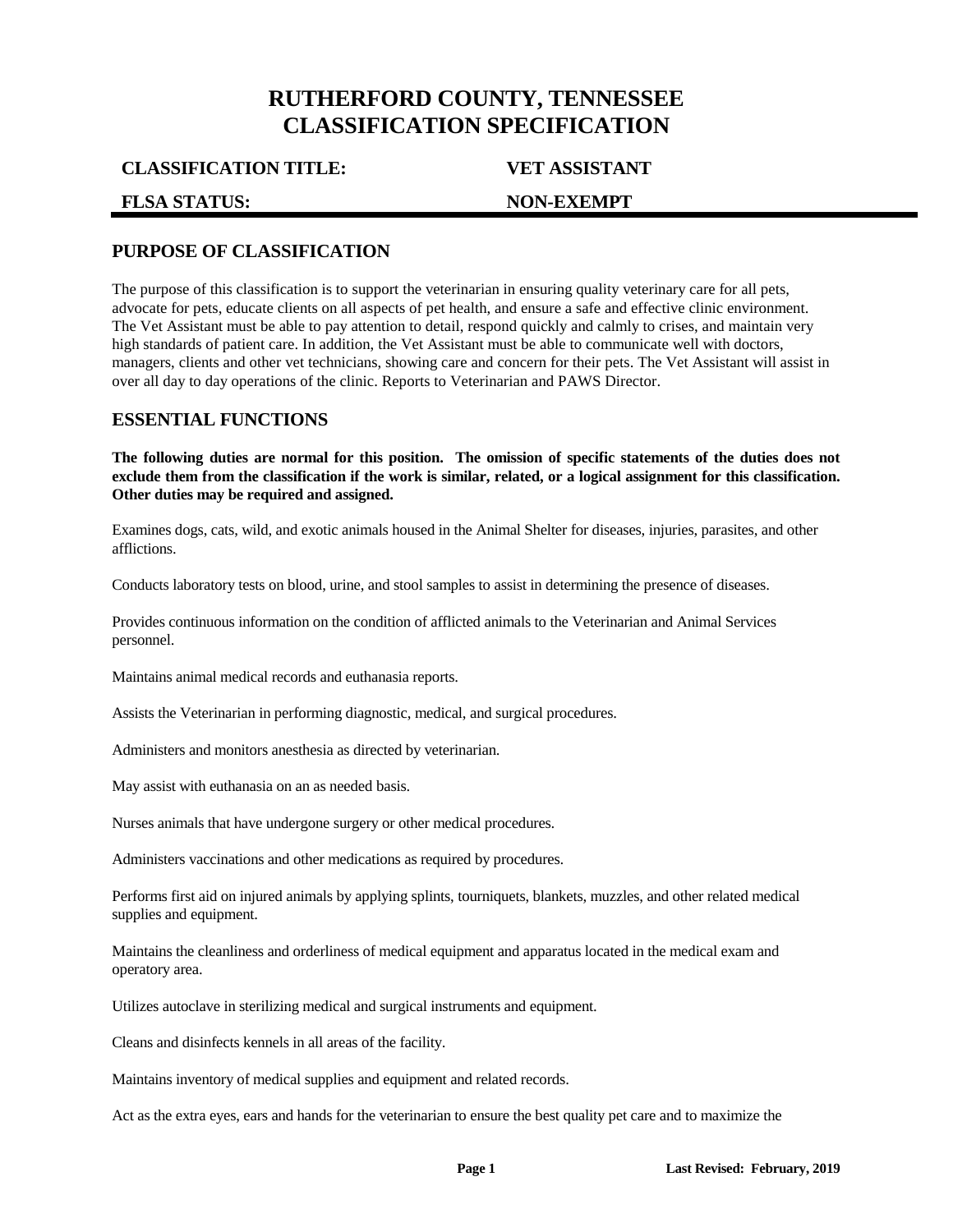#### **Rutherford County, Tennessee • Vet Assistant**

Veterinarian's productivity. Lead veterinarians and veterinary medical team through the Cycle of Service and communicate with the other associates to maintain the flow of patients.

Provide professional, efficient and exceptional service at all times. This includes performing procedures that do not require veterinarian assistance, completing preparatory work for other procedures, ensuring that clients and Pets are comfortable in the clinic, and monitoring hospitalized or surgical pets.

Educate clients about wellness plans, preventive care, pet health needs, any diagnosis or treatment, hospital services and other issues.

Obtain relevant information and history from clients and maintain proper and complete medical charts.

Ensure the safety of Pets, clients and associates by utilizing safe restraining techniques, following standard protocols, and maintaining clean, sterile and organized treatment areas, exam rooms and labs.

Understand and follow state guidelines regarding duties of veterinary assistants.

Ability to work at a computer for long periods of time.

Ability to be confident around pets (i.e., dogs, cats, birds, reptiles, etc.)

Client needs and work volume may often require more than 25 hours per week to complete essential duties of this job. This position requires special hours including working weekends and evenings.

Ability to stand, walk, stoop, kneel, crouch, and climb as well as manipulate (lift, carry, move) up to 50 pounds. Requires good hand-eye coordination, arm-hand-finger dexterity with the ability to grasp, and visual acuity to use a keyboard and operate equipment.

Ability to perform basic office related tasks such as scheduling appointments, processing paperwork and checking patients in at time of appointment.

Specific vision abilities required by this job include close vision, distance vision, color vision, peripheral vision, depth perception, and ability to adjust focus.

Associate is routinely exposed to a variety of Pets that may bite or scratch, and on occasion, exposed to anesthesia, radiation, biological hazards and medication/controlled substances.

Ability to multi-task**-** manages multiple tasks at one time; quickly and accurately shifts attention among multiple tasks under distracting conditions without loss of accuracy or appearance of frustration.

Possesses a willingness and aptitude to take appropriate steps in finding solutions to problems; presents options and ideas to enhance current processes or procedures. Takes on additional responsibility when both big and small tasks need to be done.

Firmly adhere to the values and ethics of Rutherford County PAWS, exhibit honesty, discretion, and sound judgment.

Must work hours as scheduled.

Complete work as assigned work station as determined by supervisor.

### **ADDITIONAL FUNCTIONS**

Provides assistance to other animal care employees.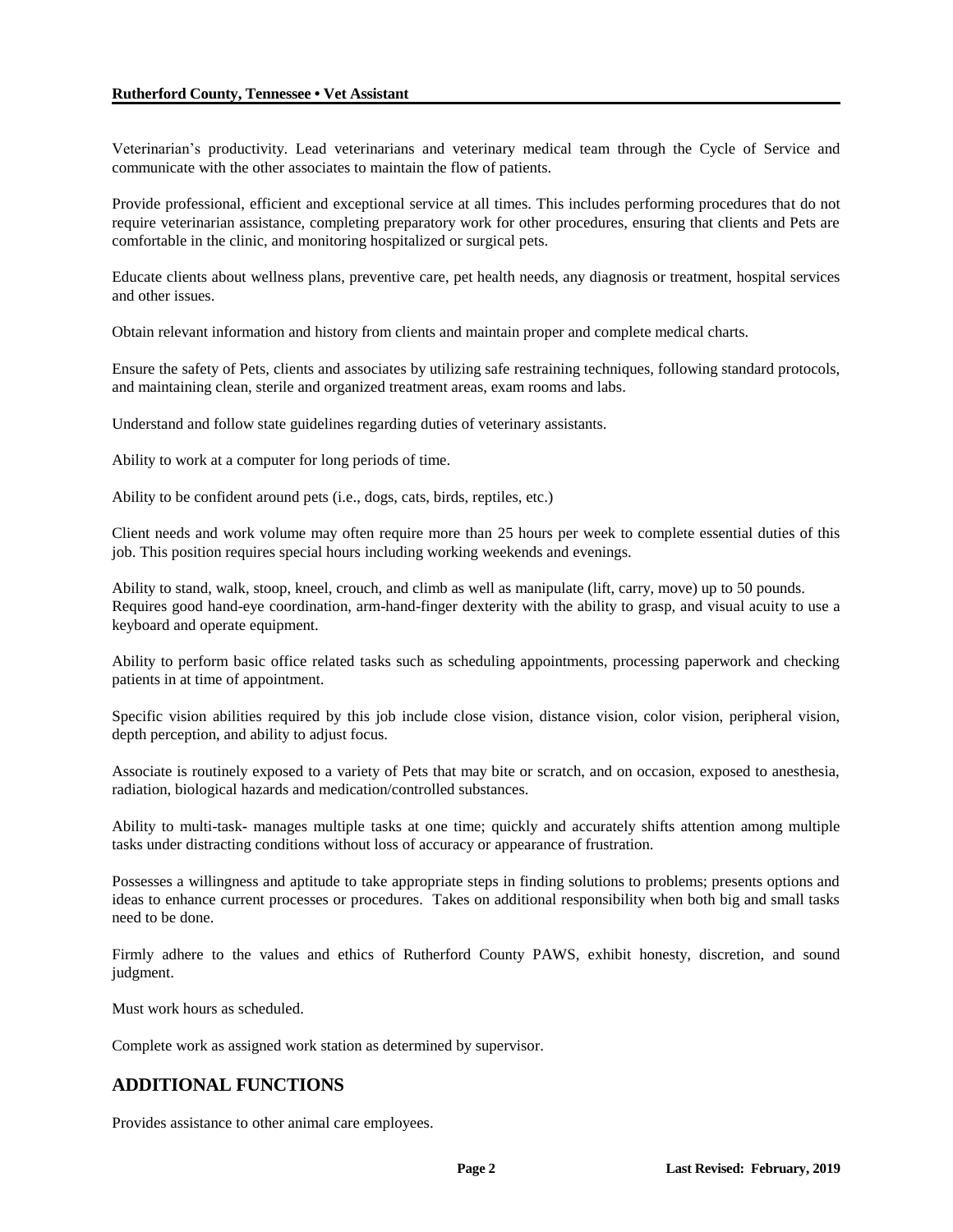Performs other related duties as required.

# **MINIMUM QUALIFICATIONS**

High school diploma or GED; or any equivalent combination of education, training, and experience which provides the requisite knowledge, skills, and abilities for this job. Must possess and maintain a valid Tennessee driver's license. Must possess experience and knowledge in determining animal condition and health and has the ability to handle situations in a professional/tactful manner. Must also possess time management skills, including the capability to work productively in fast-paced environment, keep focus on several tasks at once, and be prepared for interruptions when needed to attend to more crucial matters. Must be able to effectively communicate knowledge and information to a nontechnical audience. Must possess basic computer skills, including but not limited to word processing, email, and Internet.

# **PERFORMANCE APTITUDES**

**Data Utilization**: Requires the ability to calculate and/or tabulate data. Includes performing subsequent actions in relation to these computational operations.

**Human Interaction**: Requires the ability to provide guidance, assistance, and/or interpretation to others regarding the application of procedures and standards to specific situations.

**Equipment, Machinery, Tools, and Materials Utilization**: Requires the ability to operate and control the actions of equipment, machinery, tools and/or materials requiring complex and rapid adjustments.

**Verbal Aptitude**: Requires the ability to utilize a wide variety of reference, descriptive, and/or advisory data and information.

**Mathematical Aptitude**: Requires the ability to perform addition, subtraction, multiplication, and division; the ability to calculate decimals and percentages; the ability to utilize principles of fractions; and the ability to interpret graphs.

**Functional Reasoning**: Requires the ability to carry out instructions furnished in written, oral, or diagrammatic form. Involves semi-routine standardized work with some latitude for independent judgment concerning choices of action.

**Situational Reasoning**: Requires the ability to exercise judgment, decisiveness and creativity in situations involving the evaluation of information against sensory, judgmental, or subjective criteria, as opposed to that which is clearly measurable or verifiable.

# **ADA COMPLIANCE/PHYSICAL DEMANDS ANALYSIS**

**Physical Ability**: Tasks require the regular and, at times, sustained performance of moderately physically demanding work, typically involving some combination of climbing and balancing, stooping, kneeling, crouching, and crawling, and that may involve the lifting, carrying, pushing, and/or pulling of moderately heavy objects and materials (20-50 pounds); may occasionally involve heavier objects and materials (up to 150 pounds).

**Sensory Requirements**: Some tasks require the ability to perceive and discriminate colors or shades of colors, sounds, odor, depth, texture, and visual cues or signals. Some tasks require the ability to communicate orally.

**Environmental Factors**: Performance of essential functions may require exposure to adverse environmental conditions, such as dirt, dust, pollen, odors, wetness, humidity, rain, fumes, temperature and noise extremes, machinery, vibrations, traffic hazards, bright/dim light, toxic agents, violence, disease, pathogenic substances, animal/wildlife attacks, or animal bites.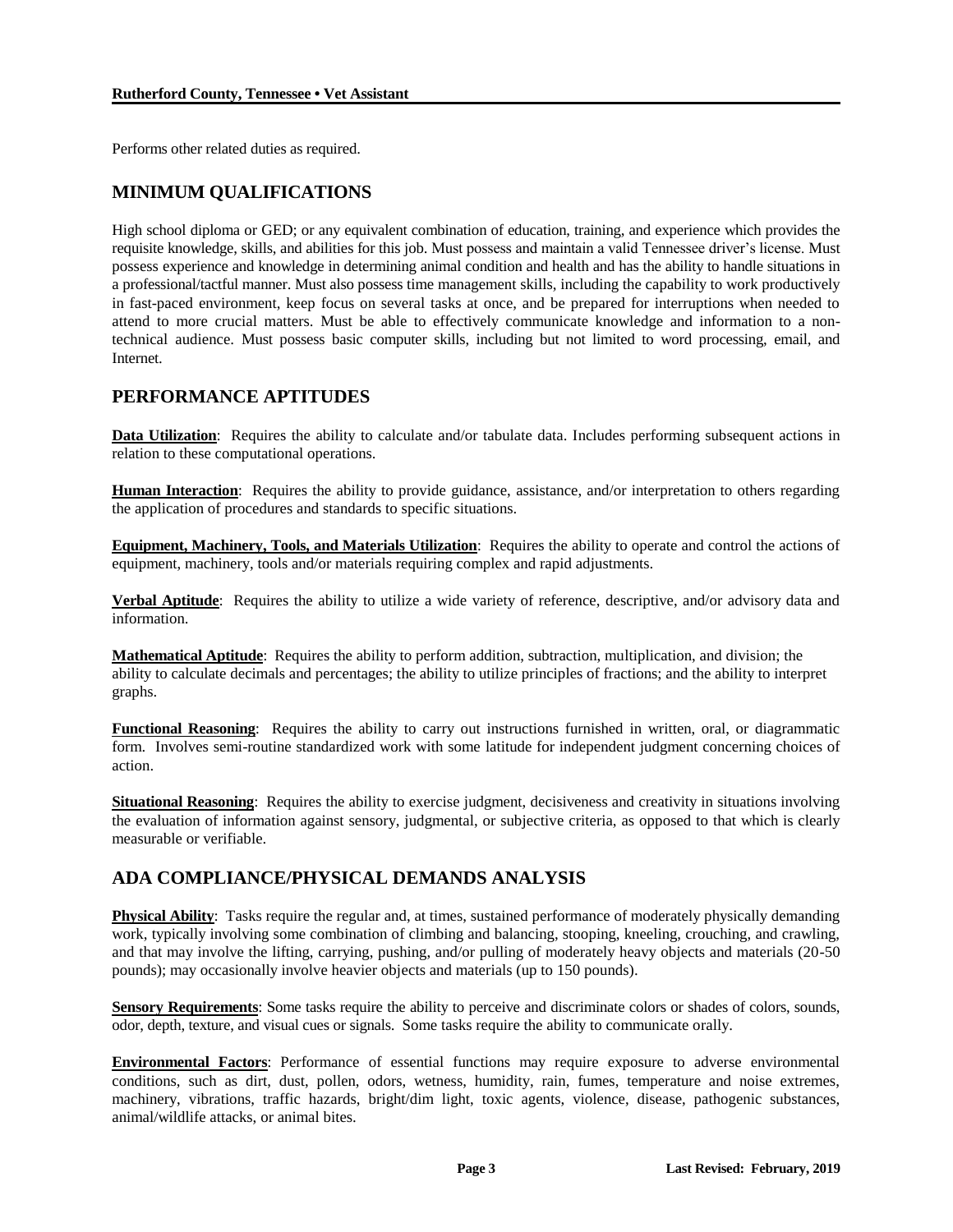# **PHYSICAL DEMANDS ANALYSIS**

#### **1. STANDING AND WALKING Estimated Total Hours: \_\_\_**5**\_\_\_ Maximum Continuous Time: \_\_\_**2**\_\_\_**

#### **2. SITTING**

**Estimated Total Hours: \_\_**3**\_\_ Maximum Continuous Time: \_\_**1**\_\_**

# **3. LIFTING/CARRYING**

**Objects:** Animals

| $\cdot$<br>Weight | <b>Hourly</b> | <b>Daily</b> | <b>Weekly</b> | <b>Monthly</b> | <b>Never</b> |
|-------------------|---------------|--------------|---------------|----------------|--------------|
| $<$ 10 lbs        |               |              |               |                |              |
| $11-25$ lbs       |               |              |               |                |              |
| 26-50 lbs         |               |              |               |                |              |
| 51-75 lbs         |               |              |               |                |              |
| 76-100 lbs        |               |              | Х             |                |              |
| $>100$ lbs        |               |              | v<br>A        |                |              |

#### **4. PUSHING/PULLING**

**Objects:** animals, trash, food containers, cages, cat litter **Height of hands above floor during push:** most frequently chest level

#### **5. CLIMBING**

**Tasks:** cleaning cages; **Device:** ladders, step stools **Height:** 4 foot ladder to reach 8 foot cage; 6 to 10 foot deep holes; 10+ foot trees **Frequency:** daily; monthly

#### **6. BENDING/SQUATTING/KNEELING**

**Tasks:** vaccinating, cleaning cages, laundry, calling animals, picking up animals, examining animals **Frequency:** frequently, several times a hour

#### **7. REACHING**

**Tasks:** cleaning, retrieving animals, laundry, dishes, litter pan, vaccinations, inventory, identification **Hands Used:** RIGHT LEFT **BOTH X**

| <b>Distance</b> | Direction              | <b>Frequency</b> | <b>Duration</b>    | Avg. Weight         |
|-----------------|------------------------|------------------|--------------------|---------------------|
| $0 - 20$ "      | <b>Both</b>            | Dailv            | 30 seconds per pan | $2.5$ lbs           |
| $21 - 36$       | Straight and<br>angled | 45 times a day   | 15 minutes         | 8 lb cat; 30 lb dog |

\* Litter pan set up and cleaning the cages

#### **8. WORK CONDITIONS**

| <b>Exposure to</b>                   | Yes | N <sub>0</sub> |
|--------------------------------------|-----|----------------|
| <b>Hot Temperatures</b>              | Χ   |                |
| <b>Cold Temperatures</b>             | X   |                |
| <b>Sudden Changes in Temperature</b> | X   |                |
| <b>Noise</b>                         | X   |                |
| Fumes/ odors                         | X   |                |
| <b>Cramped Quarters</b>              | X   |                |
| <b>Cold Surfaces</b>                 | X   |                |
| <b>Hot Surfaces</b>                  | X   |                |
| <b>Sharp Edges</b>                   | X   |                |
| <b>Vibration</b>                     |     | X              |